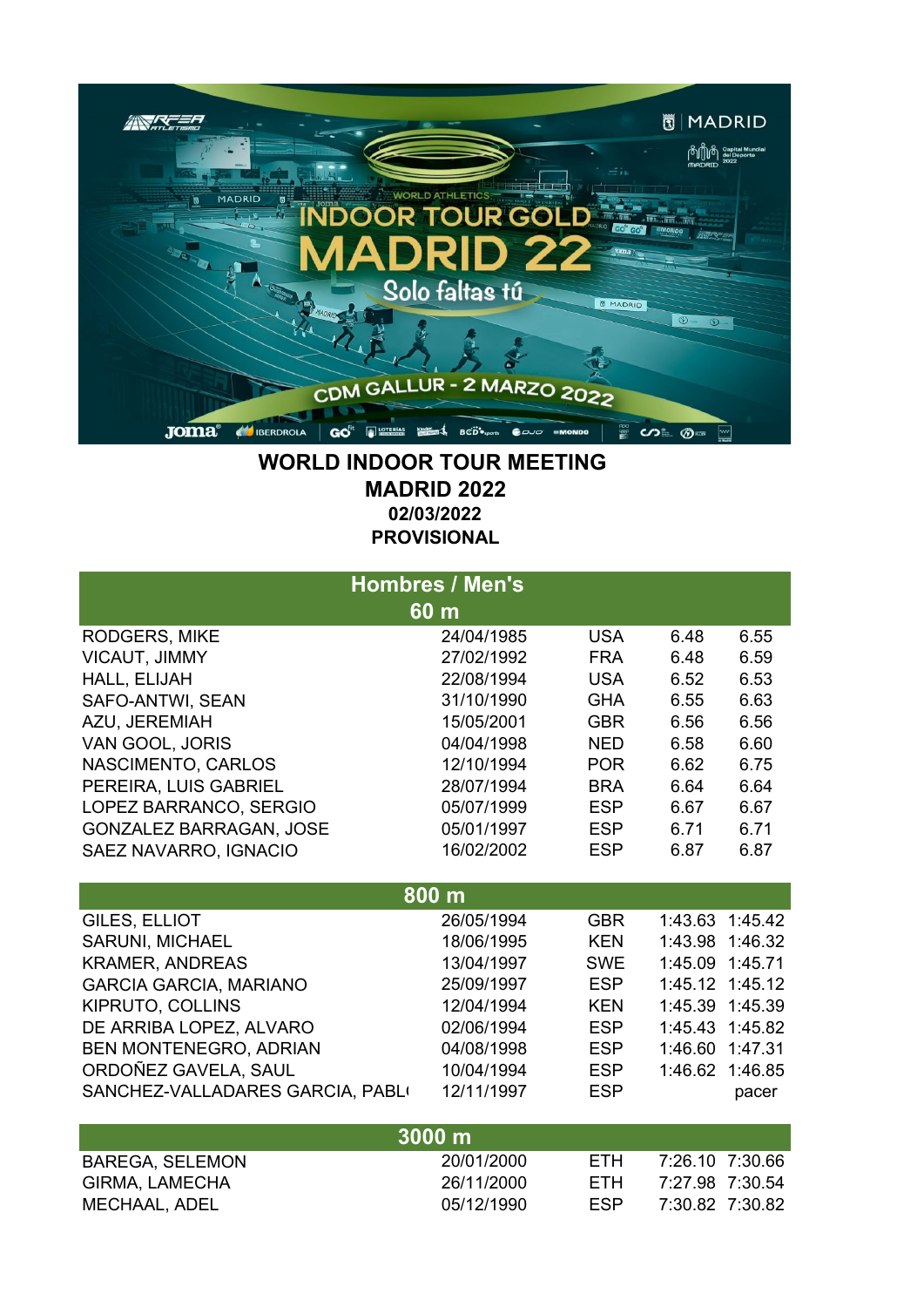| KATIR EL HAOUZI, MOHAMED         | 17/02/1998 | <b>ESP</b> | 7:35.29 7:36.62 |                |
|----------------------------------|------------|------------|-----------------|----------------|
| <b>MORTIMER, THOMAS</b>          | 07/01/1999 | <b>GBR</b> | 7:40.97 7:40.97 |                |
| HAY, HUGO                        | 28/03/1997 | <b>FRA</b> | 7:43.88 7:43.88 |                |
| AKANKAM, HICHAM                  | 04/04/1998 | <b>MAR</b> | 7:44.61 7:44.61 |                |
| CATROFE CACHARRON, SANTIAGO      | 13/02/1999 | <b>URU</b> | 7:50.03 7:50.03 |                |
| <b>MARTOS ROA, SEBASTIAN</b>     | 20/06/1989 | <b>ESP</b> | 7:52.37 7:52.37 |                |
| <b>FARES, MOHAMED</b>            | 06/02/1991 | <b>TUN</b> | 7:56.69 7:56.69 |                |
| NADER, ISAAC                     | 17/08/1999 | <b>POR</b> | 7:57.45         | $\blacksquare$ |
| HAILESILASSIE, YEMANE            | 21/02/1998 | ERI        | 8:00.23         |                |
| YIHUNE TAYE, ADDISU              | 17/03/2003 | <b>ETH</b> |                 |                |
| <b>GUERRERO CASCON, ALBERTO</b>  | 04/04/1995 | <b>ESP</b> | $\blacksquare$  | pacer 1        |
| EL KHAYAMI EL KOMIRY, ABDERRAHMA | 11/08/1995 | <b>ESP</b> |                 | pacer 2        |

|                                    | 60 m vallas / 60 m hurdles |            |      |      |
|------------------------------------|----------------------------|------------|------|------|
| POZZI, ANDREW                      | 15/05/1992                 | <b>GBR</b> | 7.43 | 7.59 |
| <b>TRAJKOVIC, MILAN</b>            | 17/03/1992                 | CYP        | 7.51 | 7.61 |
| DAL MOLIN, PAOLO                   | 31/07/1987                 | ITA.       | 7.51 | 7.56 |
| ALYOUHA, YAQOUB                    | 31/01/1993                 | <b>KUW</b> | 7.52 | 7.65 |
| <b>MARTINEZ ECHARTE, ASIER</b>     | 22/04/2000                 | <b>ESP</b> | 7.55 | 7.55 |
| JOSEPH, JASON                      | 11/10/1998                 | SUI        | 7.56 | 7.57 |
| <b>TRABER, GREGOR</b>              | 02/12/1992                 | <b>GER</b> | 7.56 | 7.62 |
| LLOPIS DOMENECH, ENRIQUE           | 15/10/2000                 | <b>ESP</b> | 7.59 | 7.59 |
| KING, DAVID                        | 13/06/1994                 | <b>GBR</b> | 7.63 | 7.63 |
| LARRINAGA, ABDEL-KADER             | 13/07/1994                 | <b>POR</b> | 7.72 | 7.72 |
| <b>CISNEROS ALBA, DANIEL</b>       | 02/06/1996                 | <b>ESP</b> | 7.77 | 7.77 |
| SANCHEZ MORTE, KEVIN               | 27/03/1999                 | <b>ESP</b> | 7.79 | 7.79 |
| REVENGA CASTEL, MARIO              | 04/04/2002                 | <b>ESP</b> | 7.92 | 7.92 |
| PRADOS CAMPOS, ERNESTO             | 12/11/1991                 | <b>ESP</b> | 7.94 | 8.01 |
| DE ESQUIROZ MARTINEZ, IGNACIO      | 25/10/1989                 | <b>ESP</b> | 7.96 | 8.07 |
| <b>BALAGUER MORANTE, ALEJANDRO</b> | 19/12/1993                 | <b>ESP</b> | 8.21 | 8.21 |

| <b>Triple Salto / Triple Jump</b> |            |            |       |       |
|-----------------------------------|------------|------------|-------|-------|
| <b>HESS, MAX</b>                  | 13/07/1996 | <b>GER</b> | 17.52 | 16.76 |
| MARTINEZ, LAZARO                  | 03/11/1997 | <b>CUB</b> | 17.21 | 17.21 |
| PONTVIANNE, JEAN-MARC             | 06/08/1994 | <b>FRA</b> | 17.13 | 16.41 |
| LIPSANEN, SIMO                    | 13/09/1995 | <b>FIN</b> | 16.98 | 16.71 |
| PEREIRA, TIAGO                    | 19/09/1993 | <b>POR</b> | 16.65 | 16.49 |
| ANDRIKOPOULOS, NIKOLAOS           | 17/04/1997 | <b>GRE</b> | 16.39 | 16.24 |
| <b>BELLIDO MARIN, JOSE EMILIO</b> | 25/05/1987 | <b>ESP</b> | 16.37 | 16.15 |

| <b>Lanzamiento de Peso / Shot Put</b> |            |            |       |       |
|---------------------------------------|------------|------------|-------|-------|
| <b>BUKOWIECKI, KONRAD</b>             | 17/03/1997 | <b>POL</b> | 22.00 | 21.83 |
| MIHALJEVIC, FILIP                     | 31/07/1994 | <b>CRO</b> | 21.84 | 21.84 |
| PONZIO, NICK                          | 04/01/1995 | <b>ITA</b> | 21.53 | 21.53 |
| WEIR, ZANE                            | 07/09/1995 | <b>ITA</b> | 21.50 | 21.50 |
| <b>BELO, FRANCISCO</b>                | 27/03/1991 | <b>POR</b> | 21.28 | 20.61 |
| ARNAUDOV, TSANKO                      | 14/03/1992 | <b>POR</b> | 21.27 | 20.31 |
| <b>BERTEMES, BOB</b>                  | 24/05/1993 | <b>LUX</b> | 21.03 | 20.66 |
| <b>TOBALINA ASPIREZ, CARLOS</b>       | 02/08/1985 | <b>ESP</b> | 20.50 | 20.26 |
| PINEDO ORDINAS, JOSE ANGEL            | 30/07/1990 | <b>ESP</b> | 19.12 | 19.12 |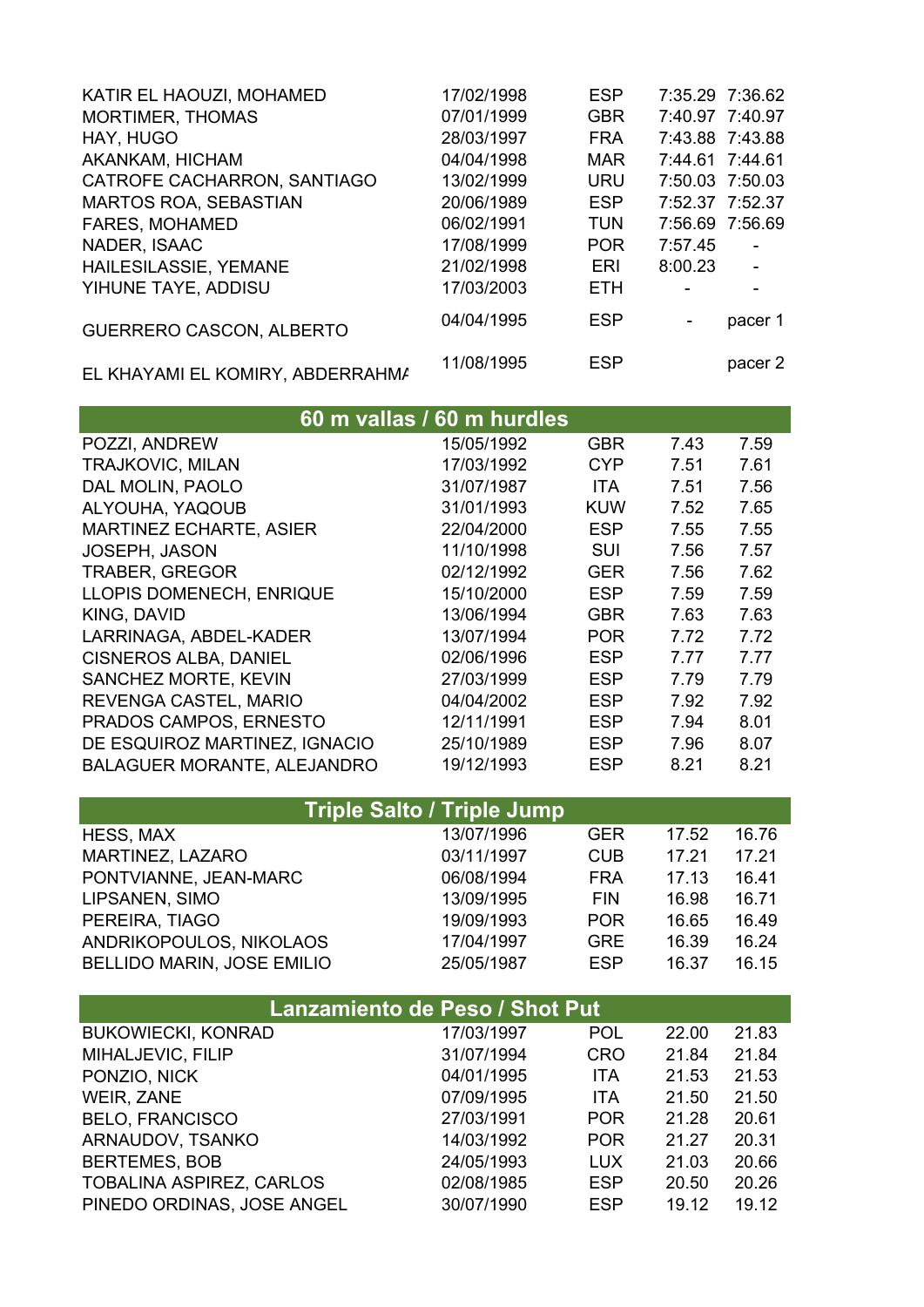| <b>Mujeres / Women's</b>        |            |            |                 |                 |  |
|---------------------------------|------------|------------|-----------------|-----------------|--|
|                                 | 400 m      |            |                 |                 |  |
| SWIETY-ERSETIC, JUSTYNA         | 03/12/1992 | <b>POL</b> | 51.34           | 51.40           |  |
| <b>HEALY, PHIL</b>              | 19/11/1994 | <b>IRL</b> | 51.74           | 51.74           |  |
| MORAUSKAITE, MODESTA JUSTE      | 02/10/1995 | LTU        | 52.02           | 52.02           |  |
| HORVAT, ANITA                   | 07/09/1996 | <b>SLO</b> | 52.22           | 52.96           |  |
| <b>BECKER, SOPHIE</b>           | 16/05/1997 | <b>IRL</b> | 52.64           | 52.64           |  |
| <b>BUENO FERNANDEZ, LAURA</b>   | 25/05/1993 | <b>ESP</b> | 52.67           | 52.77           |  |
| BOKESA ABIA, AAURI LORENA       | 14/12/1988 | <b>ESP</b> | 52.74           | 52.90           |  |
| AZEVEDO, CATIA                  | 09/03/1994 | <b>POR</b> | 52.90           | 52.90           |  |
|                                 | 800 m      |            |                 |                 |  |
| <b>BISSET, CATRIONA</b>         | 01/04/1994 | <b>AUS</b> | 1:59.46         | 1:59.46         |  |
| <b>TREACY, ADELLE</b>           | 27/05/1993 | <b>GBR</b> | 2:00.23 2:01.52 |                 |  |
| SELMAN, JENNY                   | 09/03/1991 | <b>GBR</b> | 2:00.70 2:00.70 |                 |  |
| <b>HERING, CHRISTINA</b>        | 09/10/1994 | <b>GER</b> | 2:00.93 2:00.94 |                 |  |
| <b>MARTIN MARTIN, LORENA</b>    | 22/10/1996 | <b>ESP</b> | 2:01.34 2:01.34 |                 |  |
| KUIVISTO, SARA                  | 18/08/1991 | <b>FIN</b> | 2:02.64 2:02.64 |                 |  |
| ROMERO FRANCO, NATALIA          | 17/11/1988 | <b>ESP</b> | 2:03.78 2:06.27 |                 |  |
| PINACCHIO FERNANDEZ, LUCIA      | 29/01/2002 | <b>ESP</b> | 2:04.26 2:04.26 |                 |  |
| <b>IBARZABAL PADORNO, LOREA</b> | 07/11/1994 | <b>ESP</b> | 2:05.23 2:05.23 |                 |  |
| <b>MORENO HUERTA, ELENA</b>     | 07/03/1993 | <b>ESP</b> |                 | pacer           |  |
|                                 | 1500 m     |            |                 |                 |  |
| <b>TSEGAY, GUDAF</b>            | 23/06/1997 | <b>ETH</b> | 3:53:09 3:54.77 |                 |  |
| HAILU, LEMLEM                   | 21/05/2001 | <b>ETH</b> | 4:01.57 4:02.25 |                 |  |
| EMBAYE, AXUMAWIT                | 18/10/1994 | <b>ETH</b> | 4:02.12 4:02.12 |                 |  |
| <b>MESHESHA, HIRUT</b>          | 20/01/2001 | <b>ETH</b> | 4:02.14 4:02.14 |                 |  |
| HAILU, FREWEYNI                 | 12/02/2001 | <b>ETH</b> | 4:02.50 4:02.50 |                 |  |
| HULL, JESSICA                   | 22/10/1996 | <b>AUS</b> | 4:04.14 4:06.03 |                 |  |
| <b>BAHTA, MERAF</b>             | 24/06/1989 | <b>SWE</b> | 4:04.89         |                 |  |
| HALL, LINDEN                    | 20/06/1991 | <b>AUS</b> |                 | 4:07.36 4:07.36 |  |
| PEREZ MIGUEL, MARTA             | 19/04/1993 | <b>ESP</b> |                 | 4:07.37 4:07.52 |  |
| DEL BUONO, FEDERICA             | 12/12/1994 | <b>ITA</b> |                 | 4:08.87 4:19.62 |  |
| MUÑOZ MARQUES, AGUEDA           | 19/03/1999 | <b>ESP</b> | 4:09.94 4:14.99 |                 |  |
| SABBATINI, GAIA                 | 10/06/1999 | ITA        | 4:13.62         |                 |  |
| LEMIESZ, ANETA                  | 17/01/1981 | <b>POL</b> |                 | pacer           |  |
| 60 m vallas / 60m hurdles       |            |            |                 |                 |  |
| HURSKE, REETTA                  | 15/05/1995 | <b>FIN</b> | 7.93            | 7.93            |  |
| <b>BAPTE, LAETICIA</b>          | 08/02/1999 | <b>FRA</b> | 7.93            | 8.00            |  |
| SEDNEY, ZOE                     | 15/12/2001 | <b>NED</b> | 7.98            | 7.98            |  |
| ERRANDONEA FERNANDEZ-BARRENA,   | 15/11/1994 | <b>ESP</b> | 8.00            | 8.12            |  |
| <b>BENACH SOLE, XENIA</b>       | 22/03/2000 | <b>ESP</b> | 8.06            | 8.06            |  |
| <b>LAVIN, SARAH KATE</b>        | 28/05/1994 | <b>IRL</b> | 8.06            | 8.10            |  |
| VAZQUEZ, PAOLA                  | 28/11/1998 | <b>PUR</b> | 8.20            | 8.20            |  |
| SANCHEZ GUERRA, CARMEN          | 17/11/1997 | <b>ESP</b> | 8.25            | 8.57            |  |
| PARMO GARCIA, ELBA              | 13/07/1999 | <b>ESP</b> | 8.27            | 8.41            |  |
| <b>QUEIROS, CATARINA</b>        | 23/01/1998 | <b>POR</b> | 8.34            | 8.34            |  |
| RADSMA AGUILAR, AITANA          | 31/01/2002 | <b>ESP</b> | 8.36            | 8.36            |  |
|                                 |            |            |                 |                 |  |